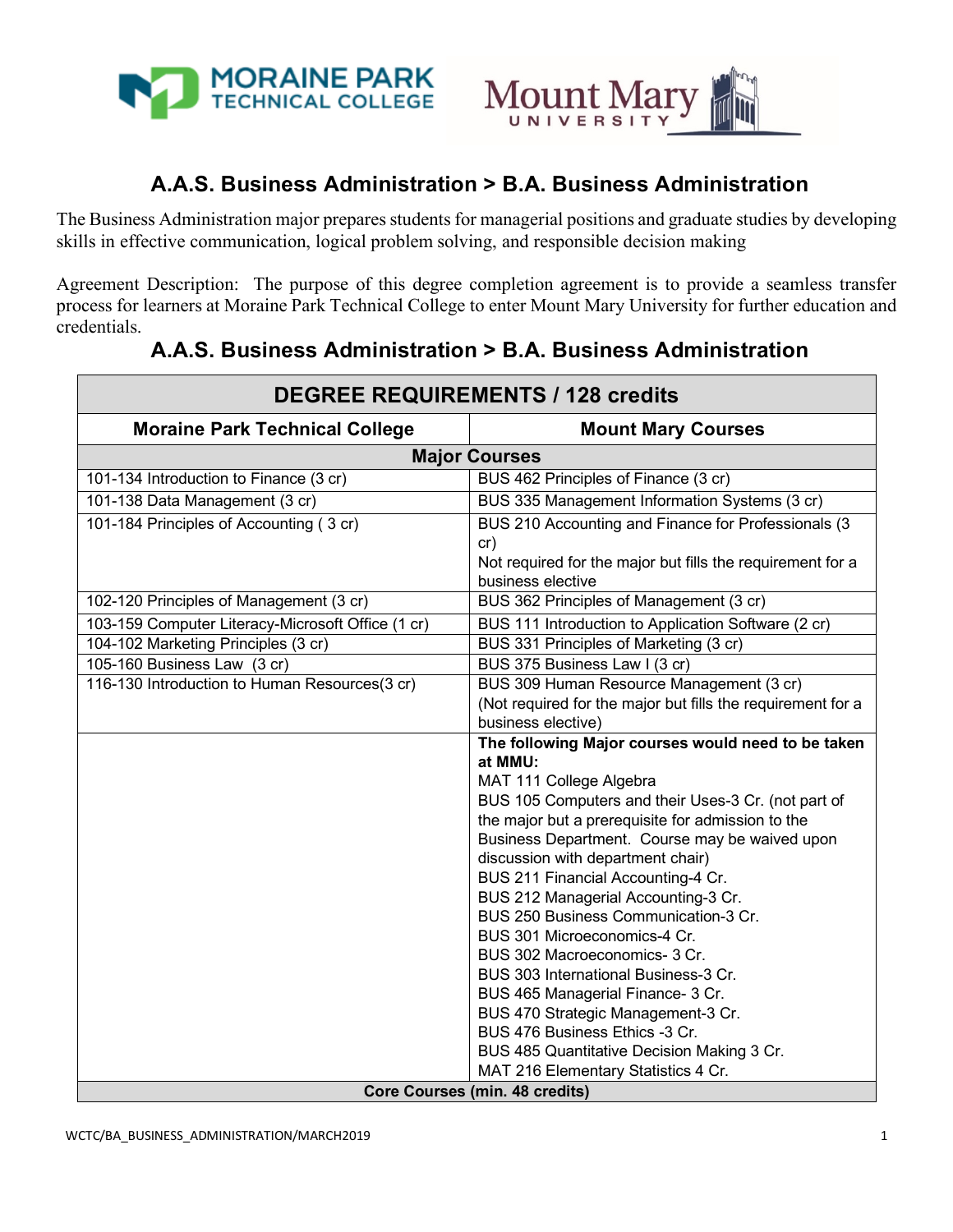| Philosophy/Theology (min. 10 credits)                                                               |                                                                    |
|-----------------------------------------------------------------------------------------------------|--------------------------------------------------------------------|
| Must take at Mount Mary                                                                             | SEA 101 Search for Meaning (4 credits)                             |
|                                                                                                     | Theology (min. 3 credits) (prereq. SEA 101)                        |
|                                                                                                     | Philosophy (min. 3 credits) (prereq. SEA 101)                      |
| <b>Communication/Math (min. 11 credits)</b>                                                         |                                                                    |
|                                                                                                     | Composition (min. 3 credits: ENG 120 required)                     |
| 801-136 English Composition I                                                                       | ENG 110 Composition I                                              |
|                                                                                                     | <b>ENG 120 Composition II</b>                                      |
|                                                                                                     | <b>Communication (min. 2 credits)</b>                              |
| 801-196 Oral/Interpersonal Communications<br>(3 cr) OR 801-198 Speech                               | COM 104 Public Speaking                                            |
|                                                                                                     | Mathematics requirement (min. 3 credits at level 104<br>or higher) |
| 804-107 College Mathematics                                                                         | MAT 101 Pre Algebra                                                |
|                                                                                                     | MAT 105 Introduction to Algebra (Prereq for MAT 111)               |
|                                                                                                     | MAT 111 College Algebra REQUIRED                                   |
|                                                                                                     | World Language (min. 3 credits)                                    |
|                                                                                                     | <b>Communication/Math option</b>                                   |
| Literature/Fine Arts (min. 9 credits) There are many courses that meet this requirement.            |                                                                    |
|                                                                                                     | Fine Arts (min. 3 credits)                                         |
|                                                                                                     | Literature (min. 3 credits)                                        |
| Option: Minimum 2 credits to complete the 9 credits required for the Core Literature and Fine Arts. |                                                                    |
| Humanistic (min. 9 credits)                                                                         |                                                                    |
|                                                                                                     | <b>History (min. 3 credits)</b>                                    |
| <b>Behavioral/Social Science (min. 3 credits)</b>                                                   |                                                                    |
| 809-196 Intro to Sociology or Social Science Courses                                                | SOC 101 Intro to Sociology                                         |
| (multiple options accepted. See WTCS agreements)                                                    |                                                                    |
| 809-198 Intro to Psych or multiple Behavioral Science                                               | PSY 103 Intro to Psychology                                        |
| <b>Course See WTCS agreements</b>                                                                   |                                                                    |
|                                                                                                     | <b>BUS 301 Microeconomics</b>                                      |
| <b>Natural Sciences (min. 3 credits)</b>                                                            |                                                                    |
| Elective credits (counting toward min. 128)                                                         |                                                                    |
| 102-110 Introduction to Business (3 cr)                                                             |                                                                    |
| 102-115 Business Relations (3 cr)                                                                   |                                                                    |
| 102-124 Business Logistics (3 cr)                                                                   |                                                                    |
| 104-131 Social Media Management (3 cr)                                                              |                                                                    |
| 105-140 Business Decision Making (3 cr)                                                             |                                                                    |
| 105-150 Business Practice Firm (3 cr)                                                               |                                                                    |
| 105-152 Business Practicum (3 cr)                                                                   |                                                                    |
| 105-158 Personal Brand (3 cr)                                                                       |                                                                    |
| 196-189 Team Building and Problem Solving (3 cr)                                                    |                                                                    |

*\*This chart represents only those courses required for an AAS in Business Administration from Moraine Park Technical College. A student may have accrued more credits, and up to 72 credits will be granted for courses at Moraine Park Technical College in which a student has earned a grade of "C" (2.0) or better*